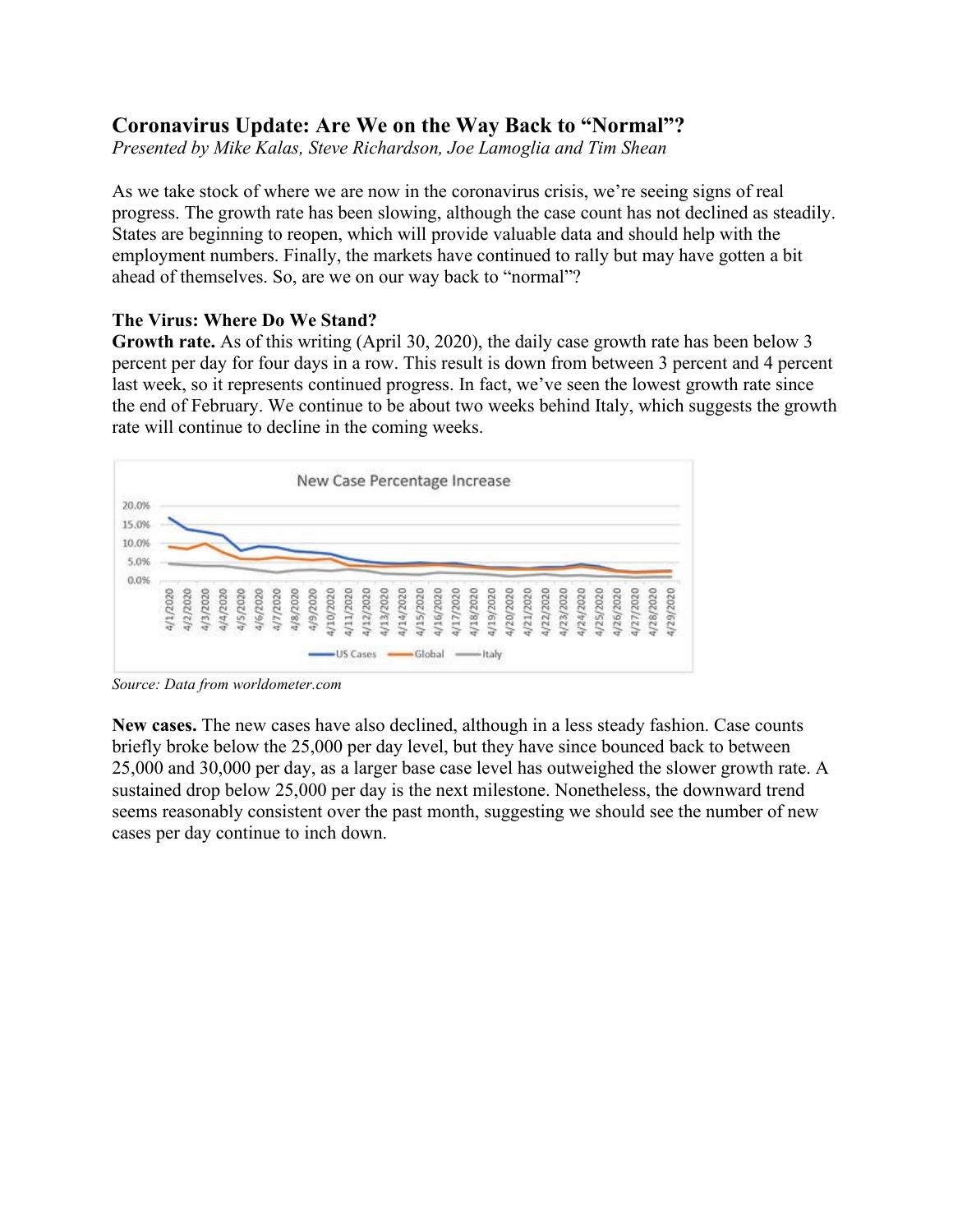

*Source: Data from [worldometer.com](https://www.worldometers.info/coronavirus/)*

## **Economy: Too Early to Reopen?**

**Easing of social distancing restrictions.** The real progress in controlling the virus has led to talk of easing social distancing restrictions and reopening the economy—and several states have started doing just that. While there are concerns that this shift could lead to faster spread of the virus, that will not be apparent for a few weeks when new infections actually show up in the data. So, a continued decline in the spread of the virus over the next couple of weeks will not be an argument for (or against) any such opening.

**Increase in testing.** Another concern is that when states do open up, more comprehensive testing will be needed to track and isolate infected and exposed people. Opening up essentially means switching from isolating everyone to isolating only those who are sick or at risk. To do so, we need to know who those individuals are. The only way to make this identification is through widespread testing. In the past week, encouragingly, we have seen testing increase substantially, to around or above 200,000 per day (up from 150,000 per day last week). This increase is real progress, and it looks likely to continue.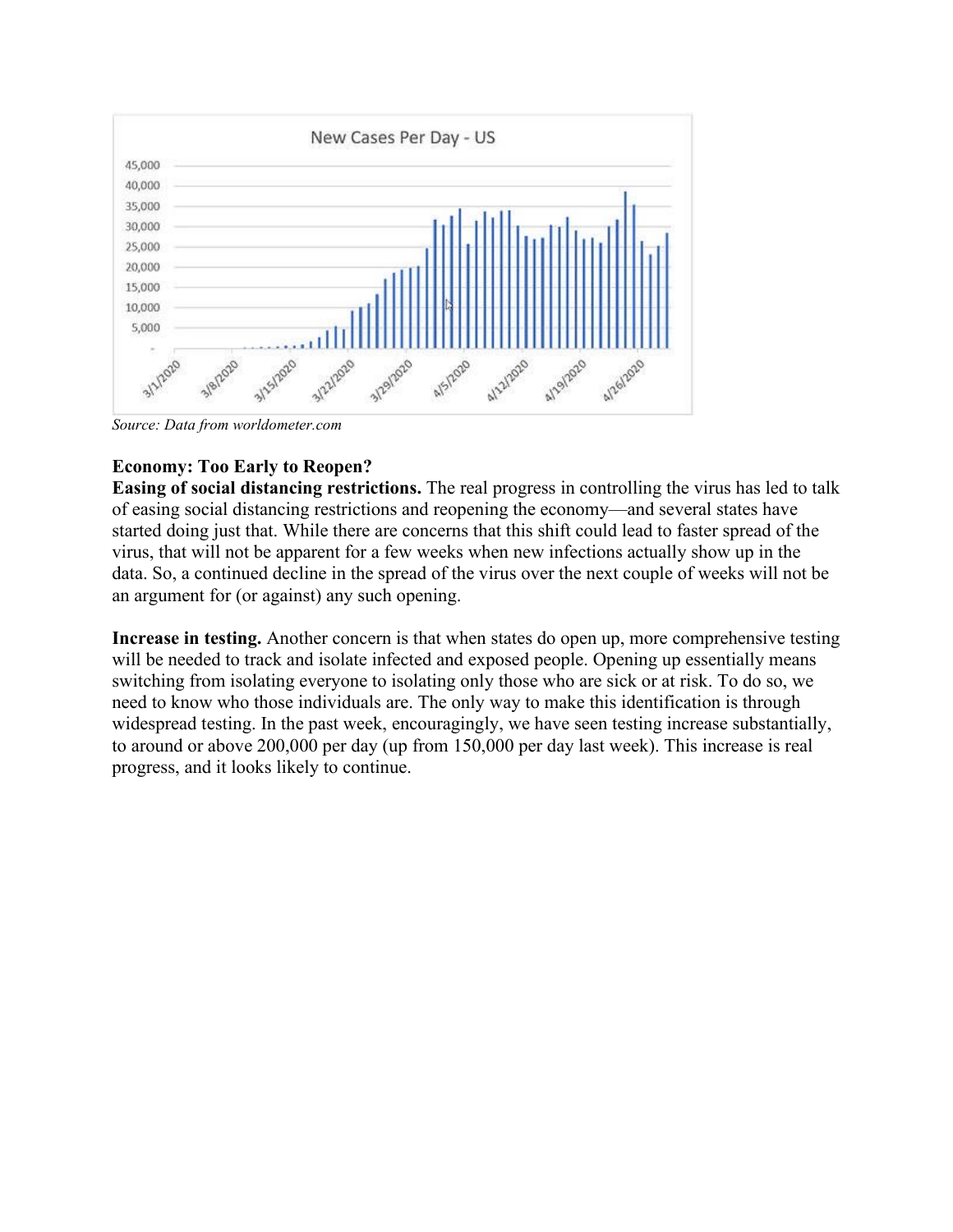

*Source: Data from the [COVID Tracking Project](https://covidtracking.com/)*

We aren't yet certain about how many tests per day we will need, but initial estimates were in the 1 million per day range. That number now looks too low. In any event, the current test run rate remains too low to support any kind of meaningful surveillance operation to support reopening economies, but it is at least moving in the right direction.

**Positive test results still high.** Another way to look at where we are now is to examine the percentage of tests that are coming back positive. Ideally, if everyone were being tested, this number should be quite low. In fact, between 10 percent and 15 percent of all tests are coming back positive, which suggests two things. First, the tests are primarily being given to people who are likely sick with the virus. Second, given the limited availability, most people who might have the virus are not being tested. The level of positive results should likely be 5 percent or below. Until we get down to that level, we will not have enough data to reopen economies without risking another wave of the virus. Again, while we are not there yet, we continue to make material progress.



*Source: Data from the [COVID Tracking Project](https://covidtracking.com/)*

**Headed in right direction.** We have made real progress, but we do not yet have the virus under control. While the daily case growth rate is down to less than 3 percent, that still means that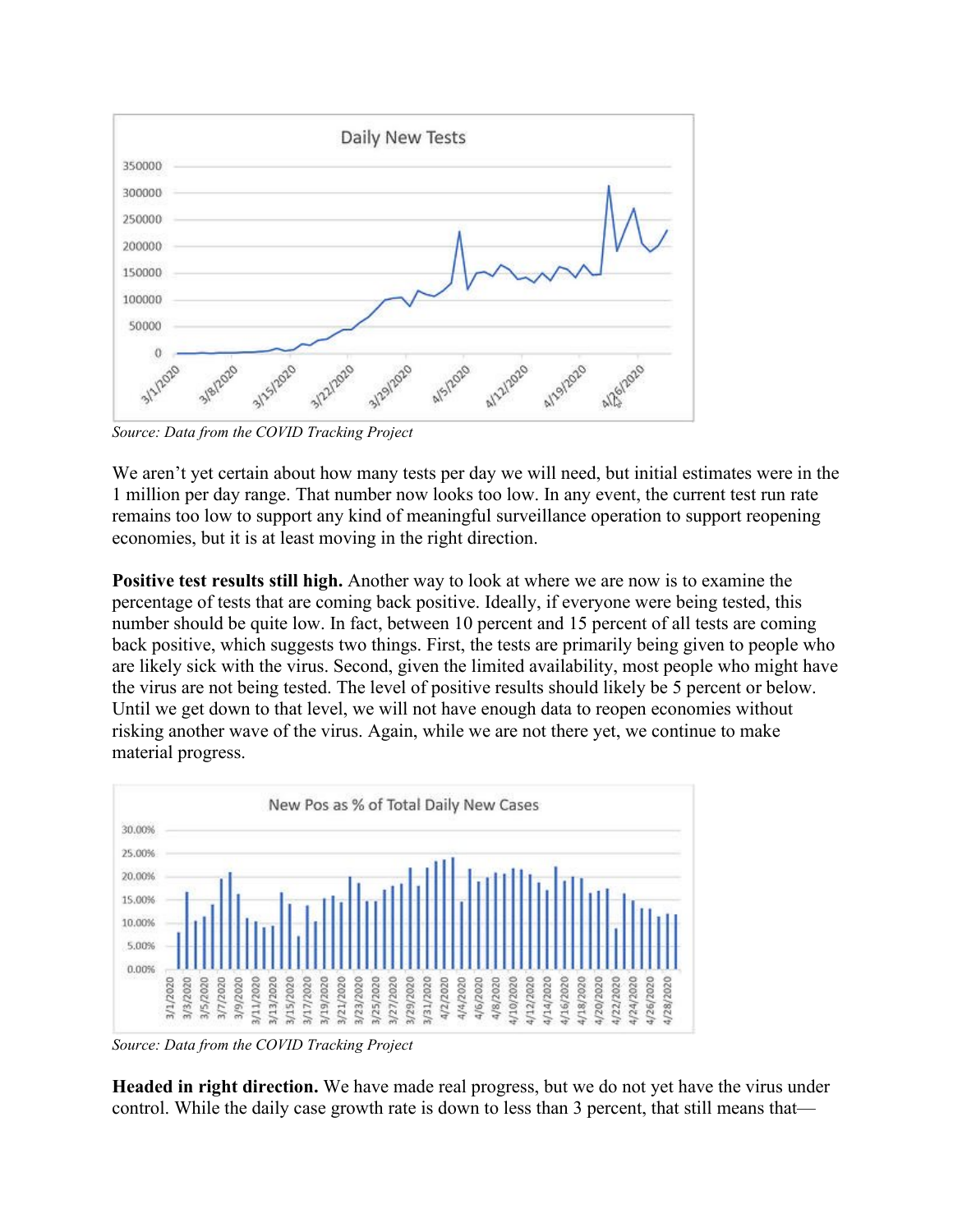absent further reductions—the total number of cases will double in the next four weeks or so. It should also be said that the current gains are not locked in stone. Premature policy changes or a failure of people to observe prudent behavior could unleash the virus again, which is a real risk of the current partial reopening of many states. We are headed in the right direction, but we are not there yet. We must keep that in mind as we look at the markets.

#### **The Market: What Is It Telling Us?**

Over the past several weeks, markets had the fastest onset of a bear market in history, followed by the fastest recovery into a bull market in history. In the past week alone, the S&P 500 is up about 4 percent. This kind of volatility is historic. But since it is unprecedented, we can't really look back at history for guidance as to what happens next. We can, however, look at the present to see what that tells us about the market today.

**Corporate earnings.** The best way to do so is to look at what the market itself is telling us by comparing the recent volatility in stock prices with the expected changes in the underlying fundamentals: corporate earnings. The problem here is that we don't know what earnings will be over the next year or two. But we do have estimates, and we can at least use those as a basis to figure out just how cheap—or expensive—stocks are based on those expectations. That calculation can provide a historical baseline.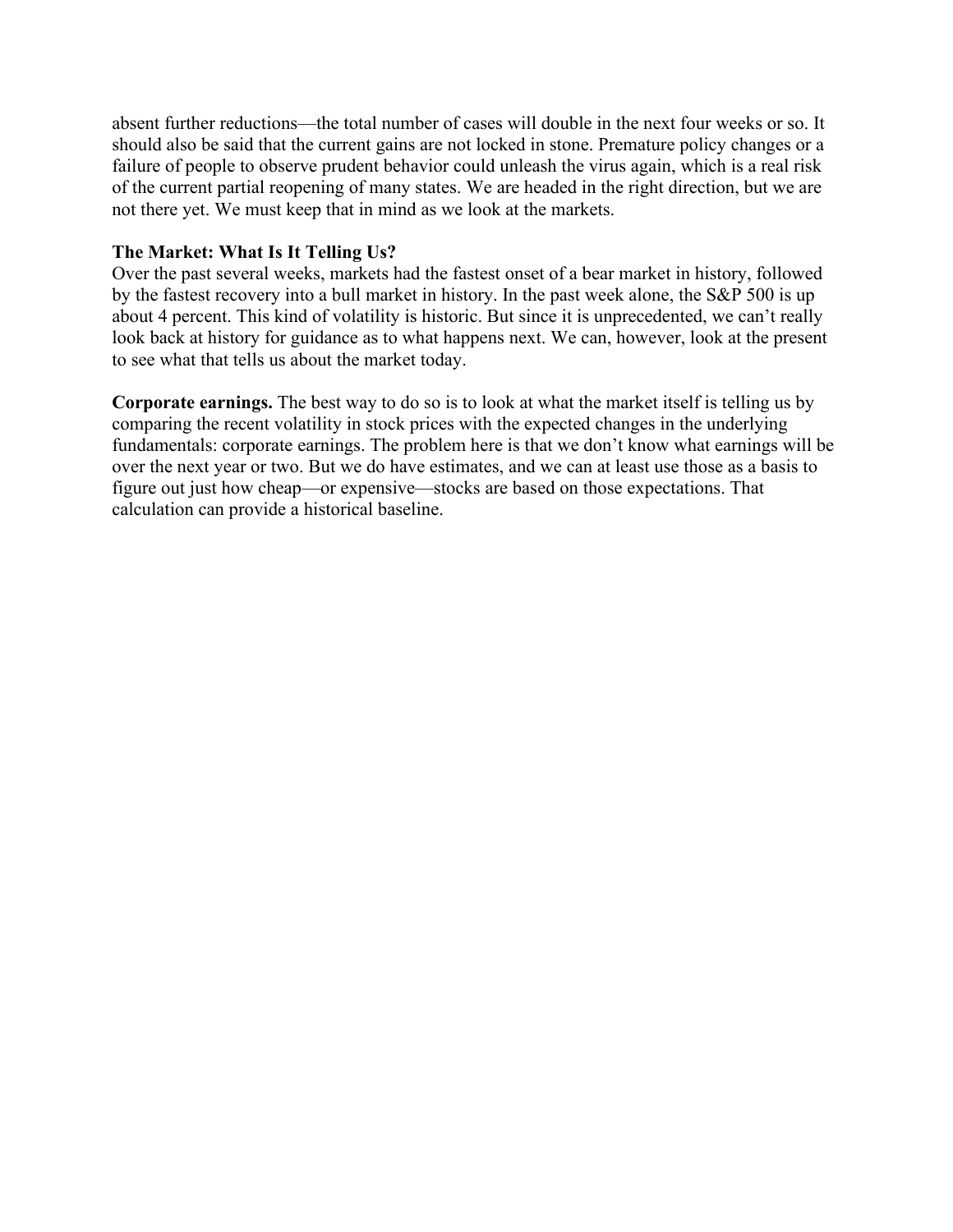

Using that baseline, we can see that when the markets dropped, based on the earnings expectations then, they became the cheapest since 2015. Since then, however, a combination of a market recovery and declining earnings expectations has resulted in the market being even more expensive—based on next year's expected earnings—than it was at the peak earlier this year and more expensive than at any point in the past five years.

**The Shiller ratio.** While concerning, the problem here is that this analysis relies on earnings estimates, which can change and are certain to be wrong. To balance that shortcoming, we can also use a different metric that relies only on historical data: the average earnings over the past 10 years rather than estimates of the future. Because it uses averages over a 10-year period, this metric is less influenced by the business cycle or the abnormalities of any one year. It was popularized by economist Robert Shiller and is known as the Shiller ratio.

The chart below (as of the end of March 2020) shows that despite the sharp drop, valuations closed March at about the level of the peak before the financial crisis. As prices have recovered through April, that ratio has moved even higher. Just as the chart on forward earnings showed the market to be very expensive, this one shows the same based on historical data.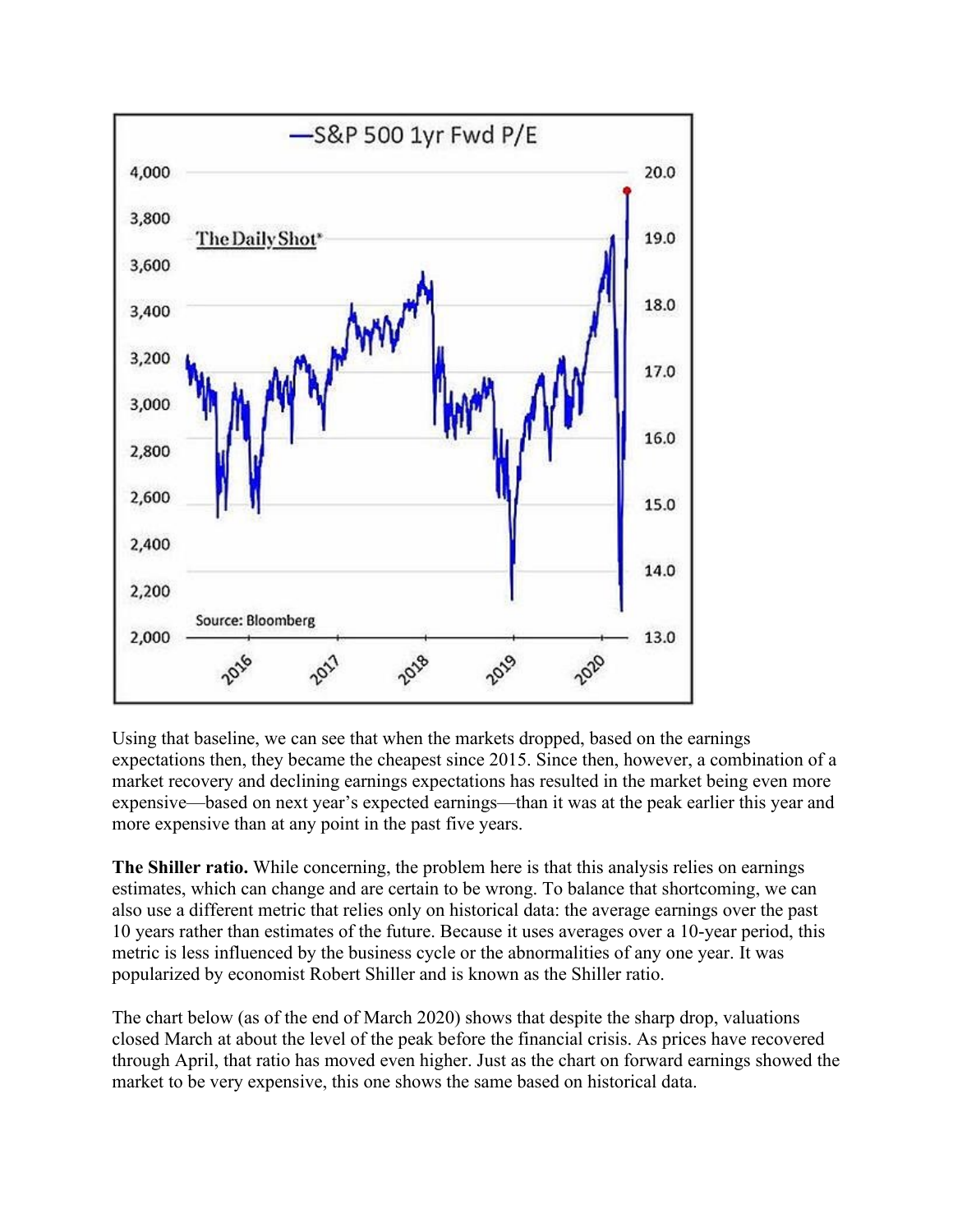

**Stocks are not cheap.** Between them, these charts tell us two things based on the fundamentals. From the first chart, even if earnings recover as analysts expect, the market is currently very expensive based on those expectations. For the market to outperform, earnings have to recover even faster. From the second chart, even if that recovery happens, the market still remains very richly priced based on history. In other words, whether you look at the past or the future, right now stocks are not cheap.

### **A Return to "Normal"?**

That is the context we need to think about when we consider what is next. We will keep making progress on controlling the virus, but setbacks are likely at times. The economy will open and recover, but it might be slower than markets expect. This is the foundation of where we are right now.

The market, however, expects faster progress. Earnings growth is expected to resume in the first quarter of next year, which will require that the virus be under control, that the economy be open, and that consumers go out and spend money like they did in 2019. That expectation may be optimistic. In the best of all possible worlds, current prices make sense. In *this* world, we should expect more volatility.

Real and substantial progress has been made in both controlling the virus and supporting the economy until it opens again. We know what to do, we are doing it, and it is working. We will get back to something like normal—and likely in a shorter time than some fear. Still, we are not done yet, and there is still substantial progress that needs to be made before we can declare victory. The markets are very confident, and we hope they are right—but let's not get ahead of ourselves.